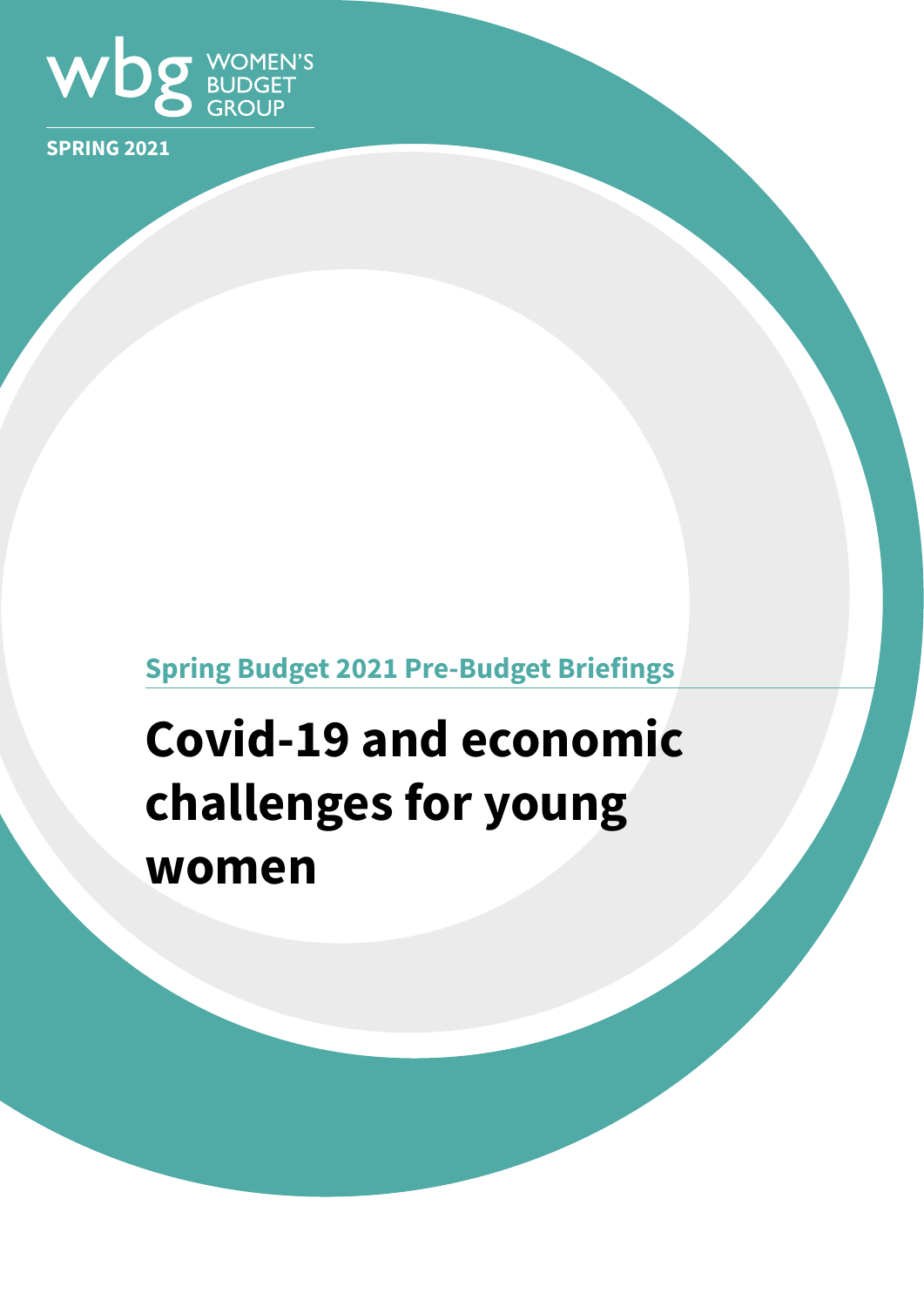



# **Covid-19 and economic challenges for young women**

A Pre Budget briefing from the Young Women's Trust and Women's Budget Group

| <b>Key facts</b> |                                                                                                |
|------------------|------------------------------------------------------------------------------------------------|
|                  | Prior to the coronavirus outbreak and ensuing labour market shock, young women were            |
|                  | already facing disadvantage in employment in a gender earnings gap (32.8 per cent for 18-21    |
|                  | age group and 19 per cent for 22-29 age group), discrimination and sexual harassment.          |
|                  | The pandemic economic impact has hit young women's employment the hardest, as a third          |
|                  | of all young women were employed in sectors facing restrictions for almost a year like         |
|                  | hospitality, leisure and tourism.                                                              |
|                  | In May 2020, 84 per cent of young women surveyed were concerned about their future             |
|                  | finances, 64 per cent expected to lose money because of the crisis, and a quarter said they    |
|                  | expected to lose more than £100 a week.                                                        |
|                  | In October 2020, an estimated 1.5 million young women had lost income since the                |
|                  | coronavirus pandemic began and 750,000 had been made to come to work despite concerns          |
|                  | about their safety.                                                                            |
|                  | The number of young women claiming benefits more than doubled between March and                |
|                  | December 2020. 69% of young women claiming Universal Credit since March 2020 reported          |
|                  | they had done so for the first time.                                                           |
|                  | Childcare responsibilities are a big barrier for young women to flourish in the labour market  |
|                  | and for their financial autonomy. The coronavirus pandemic is impacting a financially fragile  |
|                  | sector, with 58% of local authorities expecting some early childcare settings in their area to |
|                  | permanently close.                                                                             |
|                  | <b>Mental health</b> has significantly deteriorated across the population since the pandemic   |
|                  | started, with women, young people, disabled people and those facing financial difficulties     |
|                  | the hardest hit.                                                                               |
|                  |                                                                                                |

# **Young women and the labour market**

# *Pre-existing inequalities*

Prior to the coronavirus outbreak and ensuing labour market shock, young women were already facing disadvantages in employment.

The gender gap in earnings starts at the beginning of young women's careers: in 2019, women aged 18-21 earned 32.8 per cent less than young men of

same age and 19 per cent less in the 22-29 age group[.1](#page-1-0)

Persistent gender norms, sexism and discrimination can shut young women out of roles that offer the best pay and progression over their life-course, such as engineering and construction apprenticeships. At the same time, high quality opportunities are lacking in childcare and social care, where the majority of young women apprentices work. Young woman can expect to

<span id="page-1-0"></span><sup>&</sup>lt;sup>1</sup> Calculations based on gross annual pay for all employees. This is different from the gender pay gap, officially calculated as the difference of hourly pay for women and men working full-time. Source: ONS (2019) Annual Survey of

Hours and Earnings 201, Age Group Table 6.7a Annual Pay, Gross 2019 (all employees) (http://bit.ly/32J2hWd)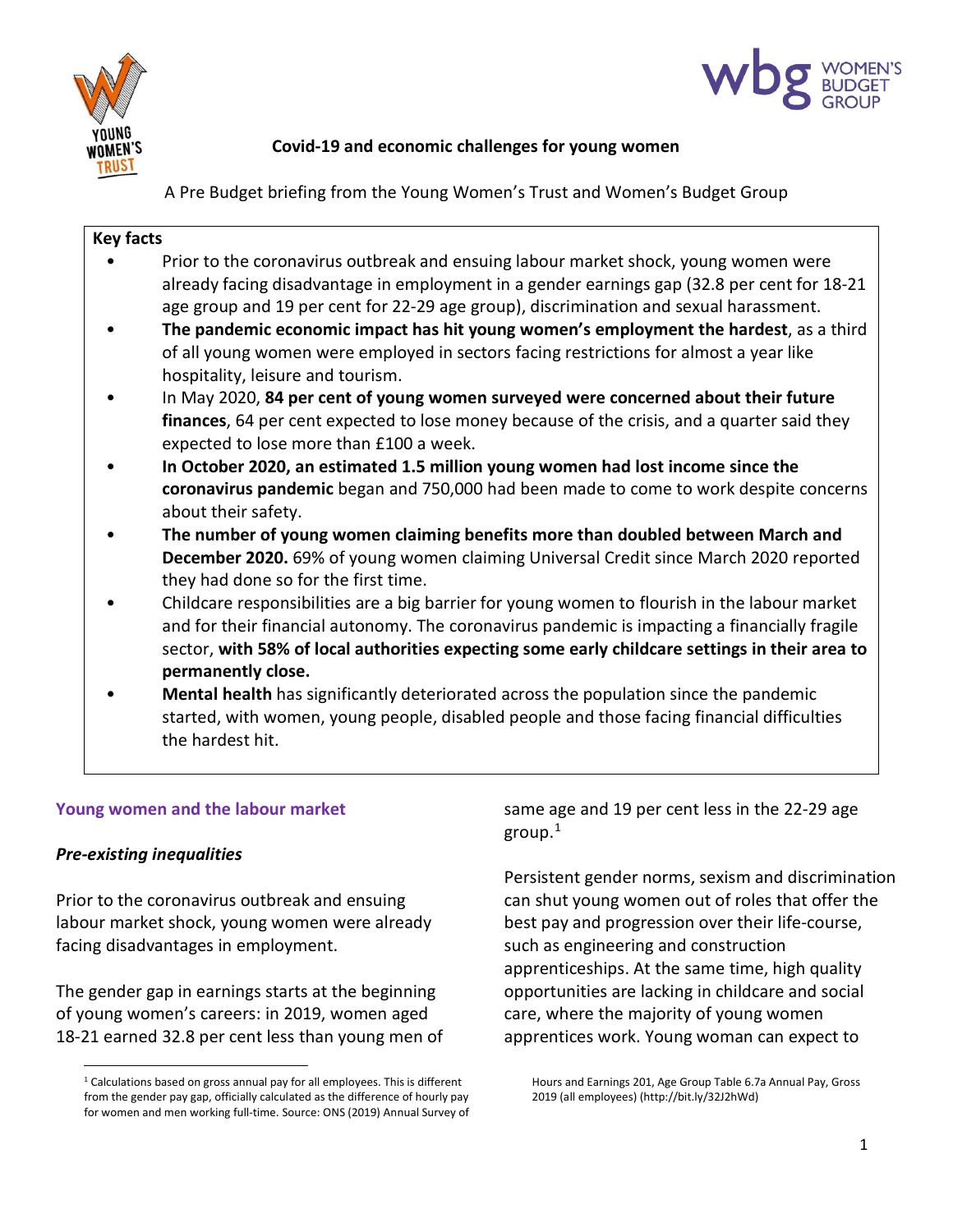earn, on average, £8,000 less than a young man five years after completing their apprenticeship.[2](#page-2-0) Women are also more likely to be illegally paid below the minimum wage. $3$ 

For those who are able to access higher education, men earn more than women within five years of completing their degree across all subjects. This is particularly pronounced in architecture and computer science, with male graduates earning £4,500 more a year than women with the same degrees. [4](#page-2-2)

Outright discrimination plays a huge role in young women's economic inequality. Young Women's Trust found that over one in five young mums reported being paid less than the minimum wage they are entitled to and being paid less than male colleagues to do the same or similar work. $5$  A third of young women feel they have been discriminated against in work because of their sex, and 41 per cent of young women of colour say they have also been discriminated against because of their race.<sup>[6](#page-2-4)</sup>

Disproportionate care responsibilities contribute to the disadvantaged economic position of young women. Young women are more likely to be doing unpaid work such as caring and domestic work. [7](#page-2-5) If they can access paid work, they are more likely to be offered fewer hours and be paid less than young men[.8](#page-2-6) Their jobs are also more likely to be precarious than young men's: 43 per cent of young women are offered a zero-hours contract compared to 35 per cent of young men, and this percentage has been rising every year[.9](#page-2-0)

#### **Impact of Covid-19 on employment**

The coronavirus pandemic and the public health measures the government introduced to contain it are having a massive impact on young women's employment. Women and young people were two of the hardest hit groups economically. Young workers have been hardest hit by the lockdowns, with employees aged under 25 two and a half times more likely to work in a "shutdown" sector than other employees.<sup>[10](#page-2-7)</sup> Young women in particular were disadvantaged, as "shutdown" sectors employed over a third of all young women employees (36 per cent) and a quarter of young men employees.<sup>[11](#page-2-2)</sup>

This disparity is reflected in employment figures and the Coronavirus Job Retention Scheme (CJRS) statistics. Between July and October 2020, the largest drop in employment for any age group was seen in the 16-24 age group, and this group also had the highest redundancy rate (16.2 per thousand for Aug-Oct 2020). [12](#page-2-8) More women than men have been furloughed since the start of the pandemic, with the highest number of furloughed employees in the 25-34 age group.<sup>[13](#page-2-4)</sup> For under 18s, 38% of female employees and 29% of male employees were furloughed as at 31 December 2020.<sup>[14](#page-2-9)</sup> For those aged 18-24, the take up rate for female employees was 19% and for male employees 17%.

In addition, Young Women's Trust research found that many young women had quit employment because coronavirus safety measures were not being met, and an estimated 750,000 had been

<span id="page-2-0"></span><sup>2</sup> WBG and YWT calculations from Department for Education (24 October 2019) Further Education outcome-based success measures [\(http://bit.ly/2uMkW7b\)](http://bit.ly/2uMkW7b) 3 Ibid.

<span id="page-2-7"></span>

<span id="page-2-2"></span><span id="page-2-1"></span><sup>4</sup> Department for Education (1 Dec 2016) Graduate outcomes, by degree

<span id="page-2-8"></span><span id="page-2-3"></span>subject and university [\(https://bit.ly/2PsrpLx\)](https://bit.ly/2PsrpLx)<br><sup>5</sup> Young Women's Trust (4 Dec 2019) Young women facing constant financial struggle (https://bit.ly/32rAxFH)

<span id="page-2-5"></span><span id="page-2-4"></span><sup>7</sup> Young Women's Trust (4 Mar 2020) *Valuing Young Women's Unpaid Work* [\(https://youngwomencount.org/\)](https://youngwomencount.org/)

<span id="page-2-9"></span><span id="page-2-6"></span><sup>8</sup> Young Women's Trust (4 Dec 2019) Young women facing constant financial struggle [\(https://bit.ly/32rAxFH\)](https://bit.ly/32rAxFH) 

<sup>&</sup>lt;sup>9</sup> Young Women's Trust (Nov 2020) Picking up the Pieces: Young Women's Experiences of 2020 [\(https://bit.ly/35Msmqs\)](https://bit.ly/35Msmqs)

<sup>&</sup>lt;sup>10</sup> IFS (Apr 2020) Sector shutdowns during the coronavirus crisis: which workers are most exposed? [\(https://bit.ly/2yCSruD\)](https://bit.ly/2yCSruD)  $11$  Ibid.

<sup>12</sup> ONS, Employment in the UK: December 2020 [\(https://bit.ly/3tJnqNc\)](https://bit.ly/3tJnqNc) Note that for the same quarter in 2019, the redundancy rate for 16-24 year olds was 5.7 per thousand.

<sup>&</sup>lt;sup>13</sup> HMRC (2021) Coronavirus Job Retention Scheme statistics: January 2021 [\(https://bit.ly/3q8Haru\)](https://bit.ly/3q8Haru) 14 Ibid.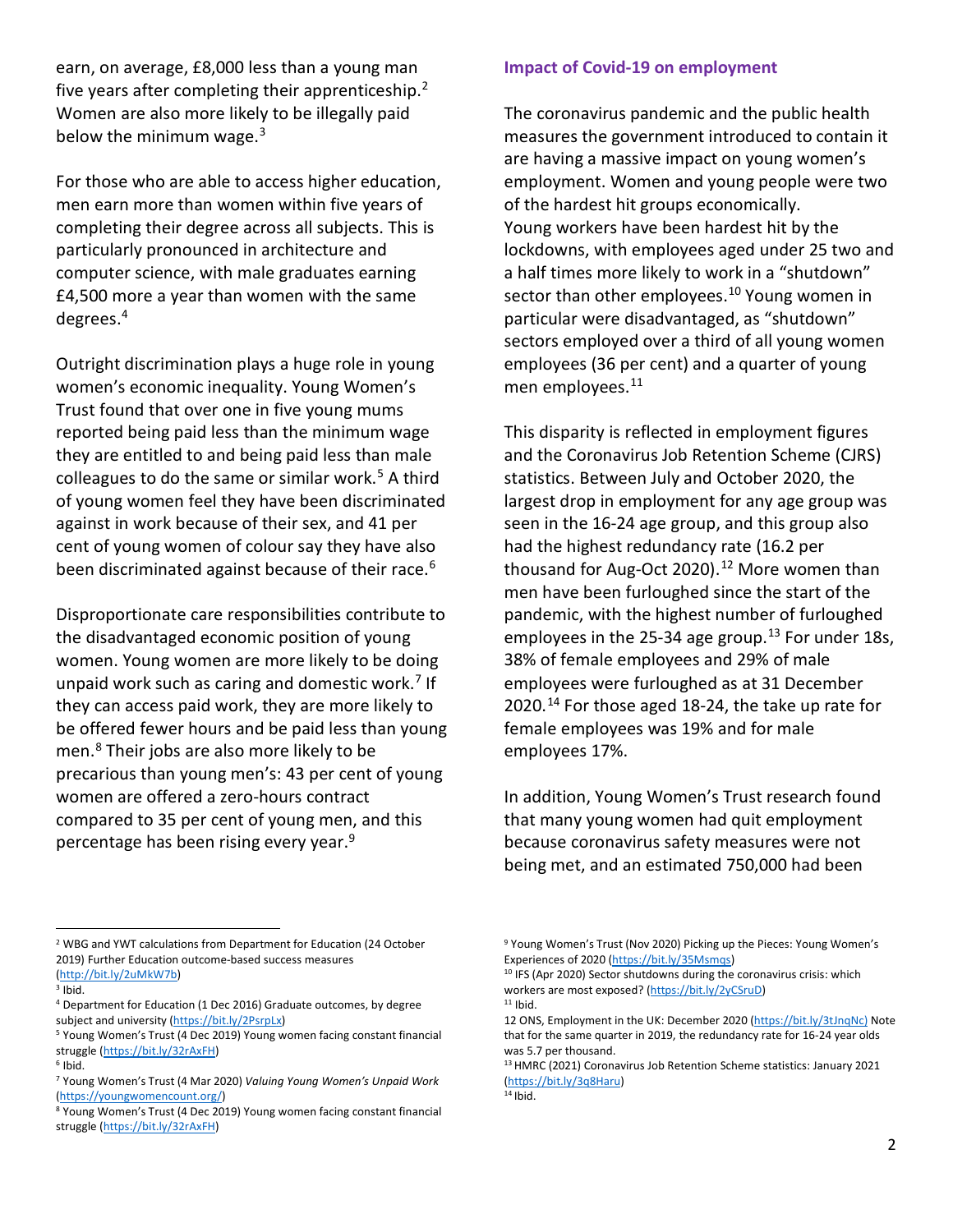made to come into work despite concerns about their safety.[15](#page-3-0)

The coronavirus crisis is also likely to disrupt career progression for young women. Early career wage growth is driven by workers moving into higherpaying occupations, now harder due to a reduction in vacancies and an increase in redundancies. [16](#page-3-1)

#### *Barriers to returning to work*

Many of the sectors that have been most severely affected by Covid – such as accommodation and food, arts and entertainment, and retail – have a predominately female workforce.<sup>[17](#page-3-2)</sup> There are concerns that some of these sectors will struggle to rebound in the medium term and fewer job opportunities will be available for young women who lose their jobs or are newly entering the labour market. This concern is heightened by the focus on male-dominated sectors in the government's priorities for recovery, as identified by the House of Commons Women and Equalities Committee in its recent report.<sup>[18](#page-3-3)</sup>

# *Balancing paid and unpaid work*

Before the pandemic, young mothers were already struggling to balance paid work and raising their children because many formal childcare arrangements were expensive and inflexible.

In 2019, only slightly more than half of local authorities in England (56 per cent) reported that they had enough childcare for parents who work full-time, and less than a fifth (18 per cent) have sufficient childcare for parents who work atypical hours[.19](#page-3-0)

For most young women childcare costs are less affordable than to the average primary carer because their earnings tend to be lower. Prior to the pandemic, young mothers of 0-2 year-olds on average earnings were spending between half and two-thirds of their salary on a nursery place. The free childcare hours for 3- and 4-year-olds make a significant difference to affordability but childcare costs still accounted for between a fifth and a quarter of young mothers' salaries.<sup>[20](#page-3-4)</sup>

This makes childcare a significant obstacle for young mothers in the labour market. The Young Women's Trust Childcare Report (2019) found that two-thirds of young mums not in paid work had been unable to take up paid work due to childcare costs. One in three had to leave a job because they could not afford childcare and more than half (57 per cent) were unable to take a job they had been offered because of a lack of suitable childcare options[.21](#page-3-5)

### *Lockdown and childcare*

During lockdowns in March 2020 and January 2021, schools were closed to all except key workers' children and vulnerable children. For most, responsibility for childcare and education was transferred to the nuclear family and mothers disproportionately absorbed the additional unpaid workload. During the lockdown which commenced in March 2020, mothers were doing two-thirds more childcare than fathers. [22](#page-3-6) Parents were twice as likely to be furloughed (13.6%) as workers without children (7.2%), $^{23}$  $^{23}$  $^{23}$  while mothers were more likely to be furloughed or lose their jobs during lockdown than fathers.<sup>[24](#page-3-8)</sup> In addition, there is a concern that as companies exit lockdown and the job retention scheme comes to an end that

 $23$  Ibid.

<span id="page-3-0"></span><sup>15</sup> Young Women's Trust (Nov 2020) Picking up the Pieces: Young Women's Experiences of 2020 [\(https://bit.ly/35Msmqs\)](https://bit.ly/35Msmqs)

<span id="page-3-4"></span><span id="page-3-1"></span><sup>&</sup>lt;sup>16</sup> IFS (Jul 2020) COVID-19 and the career prospects of young people [\(https://bit.ly/3hxYUbj\)](https://bit.ly/3hxYUbj)

<span id="page-3-5"></span><span id="page-3-2"></span><sup>17</sup> HMRC (2021) Coronavirus Job Retention Scheme statistics: January 2021 [\(https://bit.ly/3q8Haru\)](https://bit.ly/3q8Haru)

<span id="page-3-8"></span><span id="page-3-7"></span><span id="page-3-6"></span><span id="page-3-3"></span><sup>&</sup>lt;sup>18</sup> House of Commons Women and Equalities Select Committee (2021) Unequal impact? Coronavirus and the gendered economic impact [\(https://bit.ly/3jEJ0xN\)](https://bit.ly/3jEJ0xN)

<sup>19</sup> Family and Childcare Trust (2019) *Childcare Survey 2019* [\(http://bit.ly/2Ieguk6\)](http://bit.ly/2Ieguk6)

<sup>&</sup>lt;sup>20</sup> Women's Budget Group and Young Women's Trust (Mar 2020) Young Women and Economic Justice [\(https://bit.ly/3kM6Gk1\)](https://bit.ly/3kM6Gk1)<br><sup>21</sup> Young Women's Trust (Nov 2019) Childcare: What Young Women Want

[<sup>\(</sup>https://bit.ly/37UBLKE\)](https://bit.ly/37UBLKE)<br><sup>22</sup> ONS (Jul 2020) Parenting in lockdown: Coronavirus and the effects on

work-life balance [\(https://bit.ly/2FnA5AD\)](https://bit.ly/2FnA5AD)

<sup>&</sup>lt;sup>24</sup> IFS (May 2020) Parents, especially mothers, paying heavy price for lockdown [\(https://bit.ly/323vQSJ\)](https://bit.ly/323vQSJ)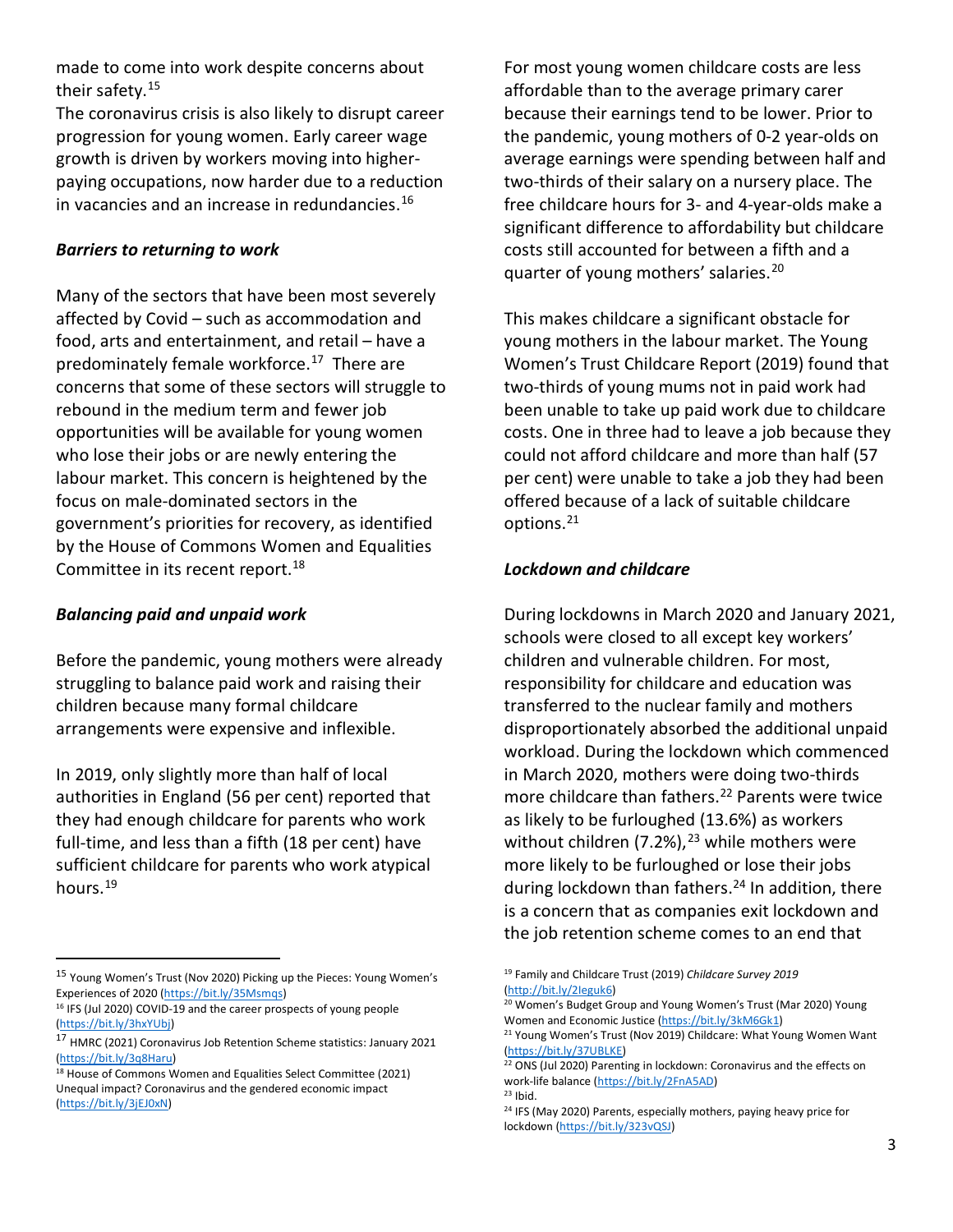furloughed workers, who are more likely to be female and parents, will be earmarked for redundancy[.25](#page-4-0)

## *Childcare sector crisis*

Although nine out of ten childcare providers had reopened by July 2020 and early childcare providers have remained open during the most recent lockdown, many are facing financial difficulties due to the very low occupancy rates during the first lockdown in March 2020, which haven't yet recovered to pre-Covid levels. Faced with largely the same operational costs but less income, there is a fear providers will close their doors. Research by the Coram Family and Childcare Charity found that 58% of local authorities expect some childcare providers in their area to shut permanently when the government's Covid support funding ends in January 2021.<sup>[26](#page-4-1)</sup> Already in October 2020, 12 per cent of young mothers surveyed by the Young Women's Trust said their nursery had closed down permanently.<sup>[27](#page-4-2)</sup>

If a considerable number of nurseries close, this will exacerbate the gaps in childcare provision that predate the coronavirus pandemic and drive prices further out of reach of most young mothers. Some impacts of increased costs are already being felt by young mothers. Research published in November 2020 found that 51 per cent of young women parents, up from 33 per cent last year, reported they were unable to apply for a job, turned down a job or left a job because they could not cover childcare costs.

### **Economic and financial insecurity**

Before the Coronavirus crisis hit, young women were already facing significant financial insecurity. Last year, Young Women's Trust's research found that 37 per cent of young women found it hard to make their cash last until the end of the month and half of young mums skipped meals at least once a week to provide for their children.<sup>[28](#page-4-3)</sup> Women are statistically more likely to be in low-earning jobs, with 69 per cent of low-earners in 2019 were women.<sup>29</sup>

### *Coronavirus and loss of income*

As the pandemic labour market shocks continue to unfold, even more young women are being pushed to the brink financially. Analysis by Turn2Us predicts that women's incomes will fall by 26 per cent (£309), compared to an 18 per cent drop (£247) in earnings for men. $30$  In October 2020, an estimated 1.5 million young women had lost income since the start of the coronavirus pandemic. [31](#page-4-5)

#### *Universal Credit & other social security*

The number of people claiming social security has increased significantly during the pandemic and will continue to rise as more people lose work. The claimant count for 16-29 year-old women in the UK more than doubled between March and December 2020, rising from 160,000 to 336,000 individuals. [32](#page-4-2) For many young women, this is the first time they have claimed benefits, with research from October 2020 finding that 69 per cent of young women claiming Universal Credit since March 2020 reported they had done so for the first time. $33$ 

<span id="page-4-0"></span><sup>25</sup> House of Commons Women and Equalities Select Committee (2021) Unequal impact? Coronavirus and the gendered economic impact [\(https://bit.ly/3jEJ0xN\)](https://bit.ly/3jEJ0xN)

<span id="page-4-5"></span><span id="page-4-4"></span><span id="page-4-1"></span><sup>&</sup>lt;sup>26</sup> Coram Family and Childcare (Dec 2020) Over half of local authorities in England anticipate permanent closure of childcare providers after Covid funding ends [\(https://bit.ly/2NkoFlq\)](https://bit.ly/2NkoFlq)

<span id="page-4-2"></span><sup>27</sup>Young Women's Trust (Nov 2020) Picking up the Pieces: Young Women's Experiences of 2020 (https://bit.ly/35Msmqs)

<span id="page-4-6"></span><span id="page-4-3"></span><sup>&</sup>lt;sup>28</sup> Young Women's Trust (2019) Young women facing constant financial struggle [\(https://bit.ly/32T7s7U\)](https://bit.ly/32T7s7U) 

<sup>&</sup>lt;sup>29</sup> Women's Budget Group (Mar 2020) Gender, employment and earnings [\(http://bit.ly/2v5Ybvd\)](http://bit.ly/2v5Ybvd)

<sup>&</sup>lt;sup>30</sup> Turn2Us (May 2020) Coronavirus pandemic widens the gender gap [\(https://bit.ly/3gLn4iC\)](https://bit.ly/3gLn4iC) 

 $31$  Young Women's Trust (Nov 2020) Picking up the Pieces: Young Women's Experiences of 2020 (https://bit.ly/35Msmqs)

<sup>&</sup>lt;sup>32</sup> NOMIS (January 2021) Query: Claimant Count by Age and Sex [\(https://bit.ly/3tH02Qx\)](https://bit.ly/3tH02Qx) 

<sup>33</sup> Young Women's Trust (Nov 2020) Picking up the Pieces: Young Women's Experiences of 2020 (https://bit.ly/35Msmqs)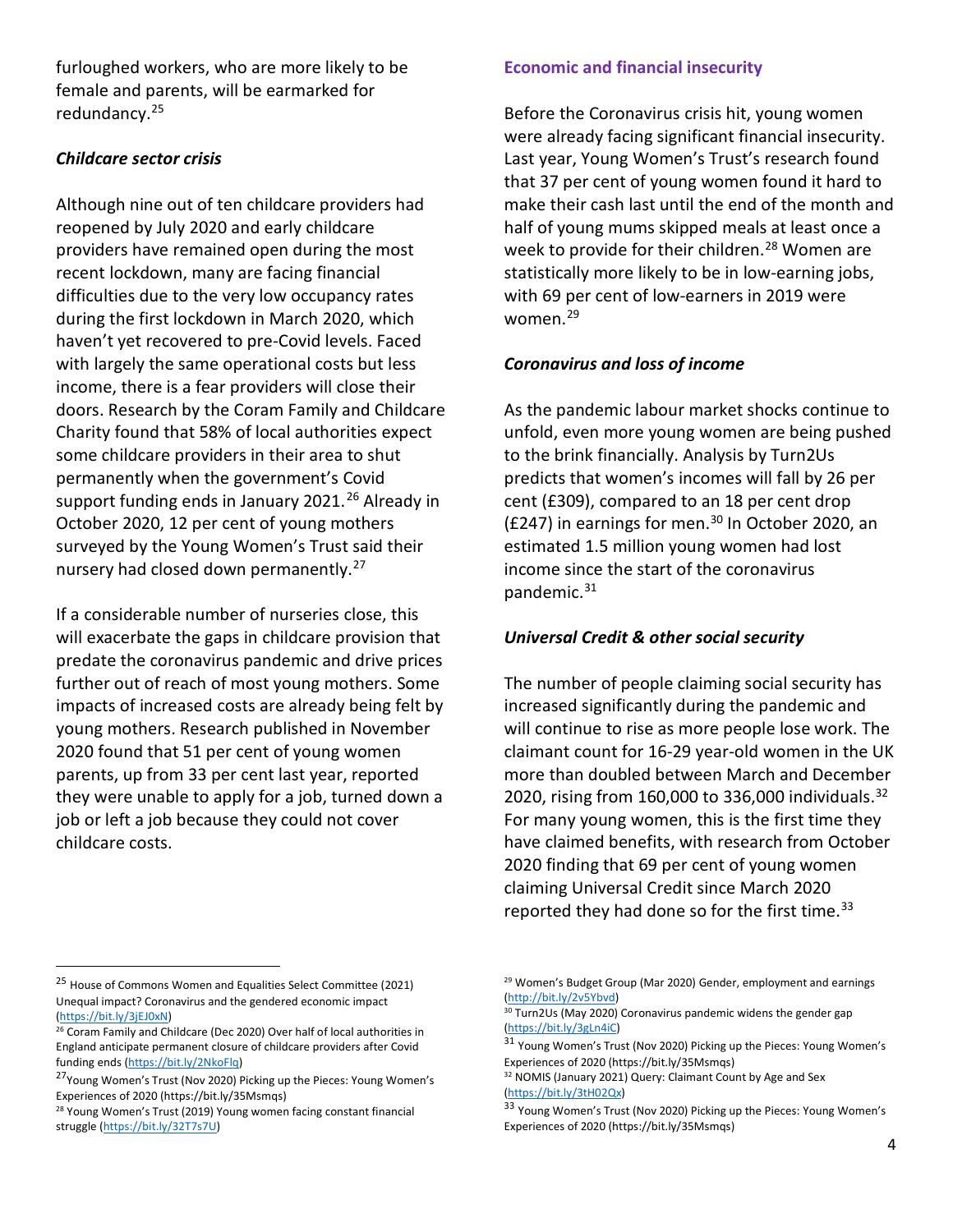There are specific groups of young women that are worse affected by problems with the benefits system. Black, Asian and minority ethnic women are more likely to be affected by the two-child limit, as they are more likely to have more than two children. Many disabled young women are still on legacy benefits and so did not receive the increase in Universal Credit that was part of the government's support package.

Payment of Universal Credit to a single bank account increases the risk of economic abuse towards young women, as they cannot safeguard their money from a controlling and abusive partner or family member. One study found that a third of young women under 30 had faced economic abuse of some form including a partner taking benefits or wages or being prevented from keeping or getting a job. Three quarters of those who had experienced economic abuse had children.<sup>[34](#page-5-0)</sup>

The 'No Recourse to Public Funds' policy means many migrant women who lose work during the pandemic will be forced into poverty with no way to access support from the government.

#### *Statutory Sick Pay*

As part of its support measures in March 2020, the government provided a small increase to Statutory Sick Pay (SSP). The Test and Trace scheme requires people to self-isolate if they come into contact with the virus. The success of the scheme relies on people being able to access SSP when they have to self-isolate, otherwise they may feel they have to continue to go to work in order to make ends meet. Women are less likely to be eligible for SSP than men because they are more likely to be earning below the qualifying threshold. WBG calculations find that 15.5 per cent of women and

10.6 per cent of men do not earn enough to qualify for SSP.[35](#page-5-1) Even when individuals qualify for SSP, the payment is not enough to cover basic living costs.

#### **Young women and mental health**

Economic inequality has a damaging effect on young women's mental health. Poor mental health is strongly associated with social and economic factors, including living in poverty,  $36$  low-quality work<sup>[37](#page-5-3)</sup> and unemployment.<sup>[38](#page-5-0)</sup> In YWT research in 2019, over a third (37 per cent) of young women on the lowest or no pay reported having depression, the highest group in the survey. Young women identified work, financial worries and relationships as the top three drivers of poor mental health.<sup>[39](#page-5-2)</sup>

Poor mental health also limits young women's ability to access work – creating a vicious cycle whereby economic inequality damages young women's mental health, which in turn limits their economic freedom. In YWT's research, more than one in five young women said that their mental health had affected their ability to stay in work (compared with 16 per cent of young men) and the group most likely to say this was young women on the lowest or no pay (31 per cent). They also reported an adverse impact on their ability to seek work, manage finances and perform well at school or work.[40](#page-5-4)

#### **Impact of coronavirus pandemic on mental health**

Now, the Covid-19 pandemic is exacerbating these issues. IFS research found that, taking account of pre-pandemic trajectories, mental health has deteriorated significantly (by 8.1 per cent on average) as a result of the pandemic. Young adults and women – groups with worse mental health

<span id="page-5-0"></span><sup>&</sup>lt;sup>34</sup> YWCA (2008) Young women and financial abuse (not available online, provided b[y https://survivingeconomicabuse.org/\)](https://survivingeconomicabuse.org/)

<span id="page-5-1"></span><sup>&</sup>lt;sup>35</sup> Women's Budget Group (May 2020) WBG responds to the recovery

<span id="page-5-2"></span>roadmap (https://bit.ly/3eObaCJ)<br><sup>36</sup> Centre for Mental Health and UCL Institute for Learning (2018) Children of the new century: Mental health findings from the Millennium Cohort Study [\(https://bit.ly/2RUbbfc\)](https://bit.ly/2RUbbfc)<br><sup>37</sup> The Health Foundation (Feb 2020) What the quality of work means for our

<span id="page-5-4"></span><span id="page-5-3"></span>mental health [\(https://bit.ly/3cnMOzG\)](https://bit.ly/3cnMOzG)

<sup>&</sup>lt;sup>38</sup> T Chandola, N Zhang (2018) Re-employment, job quality, health and allostatic load biomarkers: prospective evidence from the UK Household Longitudinal Study, International Journal of Epidemiology, Vol 47, Issue 1 (https://bit.ly/3hX6iN1)<br><sup>39</sup> Young Women's Trust (2019) Young Women's Mental Health in Crisis

[<sup>\(</sup>https://bit.ly/2RUy5TD\)](https://bit.ly/2RUy5TD)<br><sup>40</sup> Ibid.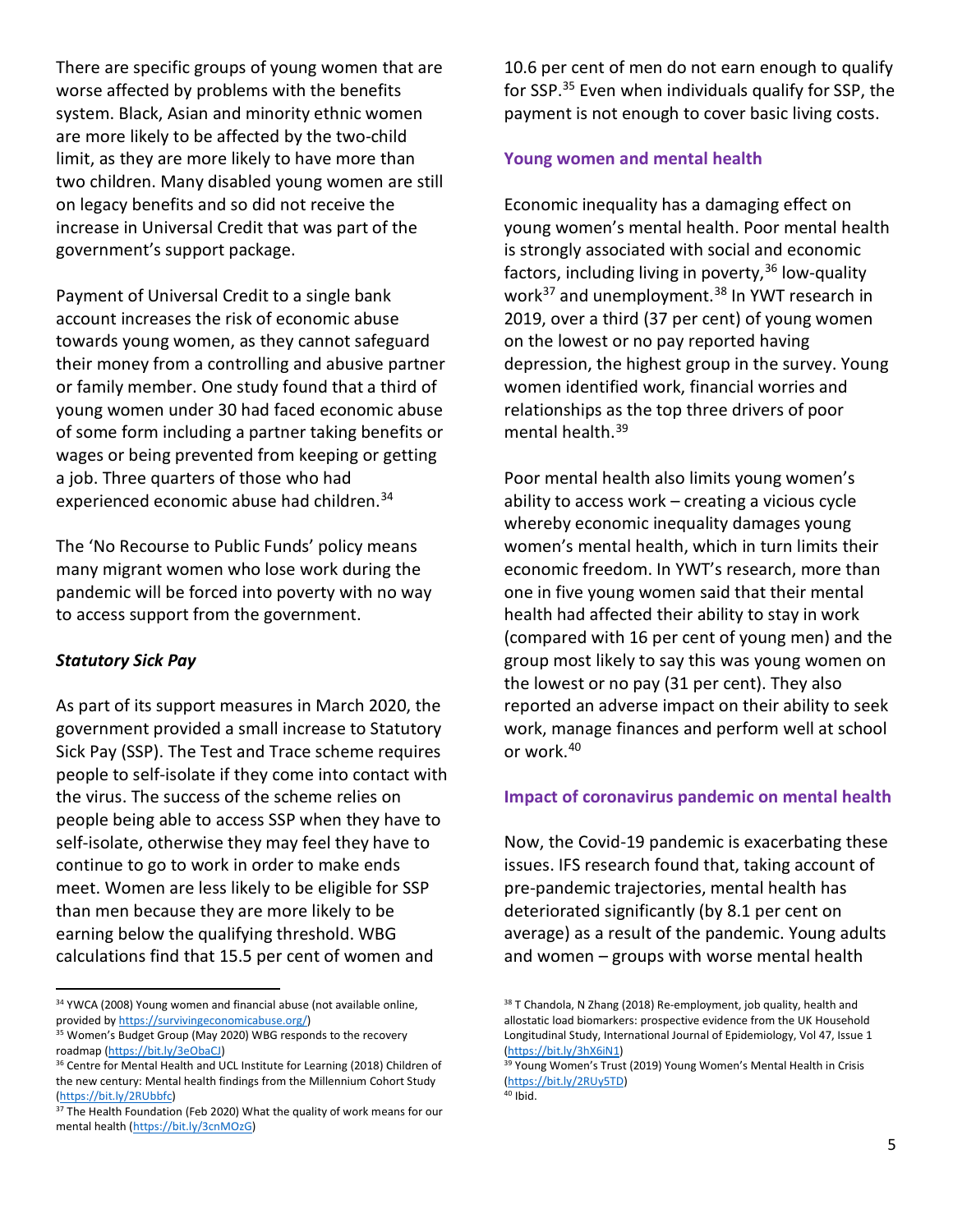pre-pandemic – have been hit hardest. The fraction of young women reporting severe mental health problems doubled during the pandemic.<sup>[41](#page-6-0)</sup> ONS data also shows a significant deterioration in mental health since the pandemic, with adults who were aged 16 to 39 years old, women, those who are unable to afford an unexpected expense and people who are disabled the most likely to experience some form of depression during the pandemic.[42](#page-6-1)

Young women have been facing enormous pressure since lockdown began: they are disproportionately likely to work in the sectors that have been worst affected, and are facing job loss and financial difficulties as a result.<sup>[43](#page-6-2)</sup> On top of this, mothers are struggling to manage childcare, homeschool their children, and work in parallel. Furthermore, women in employment are twice as likely to be key workers as employed men, facing significant health risks.<sup>[44](#page-6-3)</sup>

Amidst all these challenges, YWT found that many young women are feeling lonely because they are separated from loved ones and their support networks.[45](#page-6-4) Young women were more likely to say their mental health had become worse over the last 12 months compared to young men (43 per cent compared to 32 per cent) and over half said they were 'worried about their mental health'.<sup>[46](#page-6-0)</sup> Research shows that adults living with mental health problems report their mental health has deteriorated because they received less support during lockdown.<sup>[47](#page-6-5)</sup> There are concerns that this could soon lead to a spike in demand for support, which would put strain on a system that was already stretched prior to the pandemic. There is a risk that young women requiring support will be unable to access it or will fall through the gaps.<sup>[48](#page-6-6)</sup>

#### **Young women and Brexit**

The departure of the UK from the European Union on 31 December 2020 has ongoing implications for young women. Despite a deal being reached, there have still been significant impacts on exports and imports, with the potential to drive up the cost of essentials, including food. Any increase in prices will disproportionately impact women, who are more likely to be on lower incomes and have responsibility for household budgeting.<sup>[49](#page-6-7)</sup>

Moreover, key working rights that young women rely on, such as maternity and parental leave and pay, equal pay for equal work, limited weekly working hours, protection from pregnancy discrimination at work, are at risk of being eroded by this or future governments. British young women have lost their right to work and study abroad in 27 European countries, while their right to bring their EU-national partners or children to join them in the UK will be restricted.

Finally, the UK is currently negotiating trade deals with other countries that are likely to have an impact on gender equality. These should be scrutinised for their impact on women and equality both in the UK and in the other signatory countries.

#### **Recommendations**

• **Improve social security protections for unemployed and low-paid workers:** Statutory Sick Pay should be increased for working young women to be financially covered if they fall ill.

<span id="page-6-0"></span><sup>41</sup> IFS (Jun 2020) The mental health effects of the first two months of lockdown and social distancing during the Covid-19 pandemic in the UK (https://bit.ly/2C9HVwg)<br><sup>42</sup> ONS (Jun 2020) Coronavirus and depression in adults, Great Britain: June

<span id="page-6-5"></span><span id="page-6-1"></span><sup>2020 (</sup>https://bit.ly/303LrRM)<br><sup>43</sup> IFS (Apr 2020) Sector shutdowns during the coronavirus crisis: which

<span id="page-6-6"></span><span id="page-6-2"></span>

<span id="page-6-7"></span><span id="page-6-3"></span>workers are most exposed? [\(https://bit.ly/2yCSruD\)](https://bit.ly/2yCSruD)<br><sup>44</sup> Resolution Foundation (Apr 2020) Risky business: Economic impacts of the coronavirus crisis on different groups of workers [\(https://bit.ly/3iYSRx5\)](https://bit.ly/3iYSRx5) 

<span id="page-6-4"></span><sup>&</sup>lt;sup>45</sup> Young Women's Trust (May 2020) Ignored, Undervalued and Underpaid [\(https://bit.ly/33UyCue\)](https://bit.ly/33UyCue)

<sup>46</sup> Young Women's Trust (Nov 2020) Picking up the Pieces: Young Women's Experiences of 2020 (https://bit.ly/35Msmqs)

<sup>47</sup> Rethink Mental Illness (Apr 2020) 80% of people living with mental illness say current crisis has made their mental health worse

[<sup>\(</sup>https://bit.ly/33QZNpL\)](https://bit.ly/33QZNpL)<br><sup>48</sup> Centre for Mental Health (Jun 2020) Covid-19: understanding inequalities in mental health during the pandemic [\(https://bit.ly/3kEdijx\)](https://bit.ly/3kEdijx)

<sup>49</sup> Women's Budget Group (Sep 2019) Operation Yellowhammer: Briefing from the Women's Budget Group [\(https://bit.ly/2EKVYtW\)](https://bit.ly/2EKVYtW)